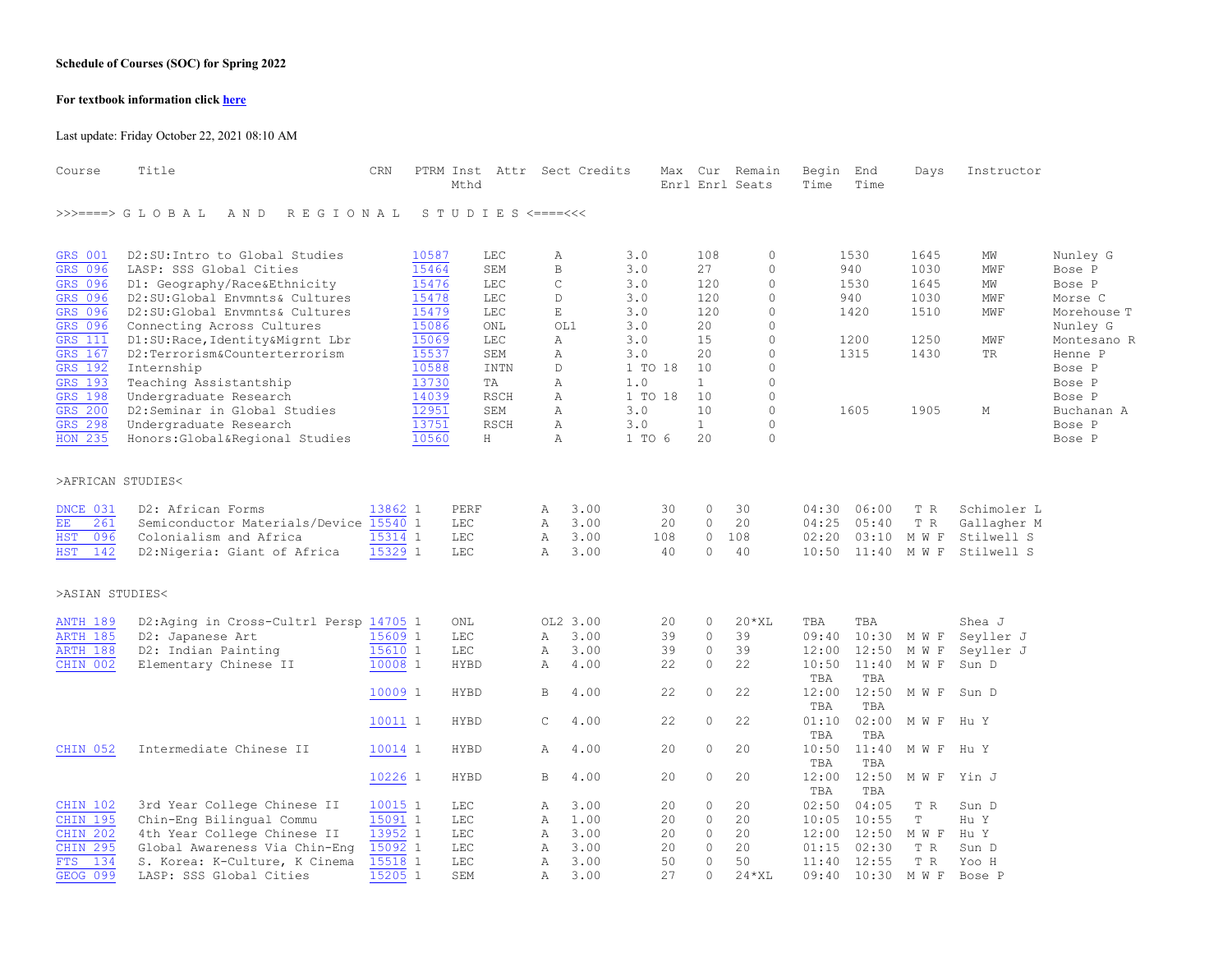| HCOL 086           | D2:Globaliz&Japanese Pop Cult. 10832 1     |           | SEM          | $\mathbf F$ | 3.00     | 21  | 0        | 21          |                 | 11:40 12:55     | T R   | Ikeda K                   |
|--------------------|--------------------------------------------|-----------|--------------|-------------|----------|-----|----------|-------------|-----------------|-----------------|-------|---------------------------|
| <b>HST</b><br>156  | Samurai in History & Film                  | 13851 1   | <b>LEC</b>   | Α           | 3.00     | 40  | $\circ$  | 40          | 10:05           | 11:20           | T R   | Esselstrom E              |
| <b>HST</b><br>250  | D2: Postwar Japan                          | 13853 1   | SEM          | Α           | 3.00     | 20  | $\circ$  | 20          | 04:05           | 07:05           | W     | Esselstrom E              |
| <b>JAPN 002</b>    | Elementary Japanese II                     | 10076 1   | HYBD         | Α           | 4.00     | 22  | $\circ$  | 22          | 10:50           | 11:40           | M W F | Ueno N                    |
|                    |                                            |           |              |             |          |     |          |             | TBA             | TBA             |       |                           |
|                    |                                            | 10077 1   | <b>HYBD</b>  | B           | 4.00     | 22  | 0        | 22          | 12:00           | 12:50           | M W F | Ueno N                    |
|                    |                                            |           |              |             |          |     |          |             | TBA             | TBA             |       |                           |
|                    |                                            |           |              |             |          | 22  | $\circ$  | 22          |                 |                 |       |                           |
|                    |                                            | 11052 1   | HYBD         | $\mathbb C$ | 4.00     |     |          |             | 01:10           | 02:00           |       | M W F Ueno N              |
|                    |                                            |           |              |             |          |     |          |             | TBA             | TBA             |       |                           |
| <b>JAPN 052</b>    | Intermediate Japanese II                   | 10534 1   | HYBD         | Α           | 4.00     | 20  | $\circ$  | 20          | 12:00           | 12:50           | M W F | Suzuki K                  |
|                    |                                            |           |              |             |          |     |          |             | TBA             | TBA             |       |                           |
|                    |                                            | 10647 1   | HYBD         | В           | 4.00     | 20  | 0        | 20          | 01:10           | 02:00           | M W F | Suzuki K                  |
|                    |                                            |           |              |             |          |     |          |             | TBA             | TBA             |       |                           |
| <b>JAPN 102</b>    | Advanced Japanese II                       | 10078 1   | LEC          | Α           | 3.00     | 20  | $\Omega$ | 20          | 11:40           | 12:55           | T R   | Ueno N                    |
| <b>JAPN 202</b>    | Studies of Japanese Texts II               | 10079 1   | LEC          | Α           | 3.00     | 15  | $\circ$  | 15          | 11:40           | 12:55           | T R   | Suzuki K                  |
| <b>POLS 176</b>    | D2:Govt & Politics of Japan                | 14842 1   | LEC          | Α           | 3.00     | 41  | $\circ$  | 41          | 01:10           | 02:00           | M W F | Carlson M                 |
| <b>REL 032</b>     | HS: Ghosts in the City                     | 14926 1   | LEC          | Α           | 3.00     | 26  | $\circ$  | 26          | 10:50           | 11:40           | M W F | Borchert T                |
| <b>WLIT 110</b>    | Clsscl Chinese Lit in Trans                | 13228 1   | LEC          | Α           | 3.00     | 30  | $\circ$  | 30          | 03:30           | $04:45$ M W     |       | Yin J                     |
| <b>WLIT 129</b>    | Japanese Contemp Fiction                   | 15128 1   | LEC          | Α           | 3.00     | 30  | $\circ$  | 30          | 01:15           | 02:30           | T R   | Ikeda K                   |
|                    |                                            |           |              |             |          |     |          |             |                 |                 |       |                           |
|                    |                                            |           |              |             |          |     |          |             |                 |                 |       |                           |
| >CANADIAN STUDIES< |                                            |           |              |             |          |     |          |             |                 |                 |       |                           |
|                    |                                            |           |              |             |          |     |          |             |                 |                 |       |                           |
|                    |                                            |           |              |             |          |     |          |             |                 |                 |       |                           |
| GRS 096            | LASP: SSS Global Cities                    | 15464 1   | SEM          | В           | 3.00     | 27  | 0        | $24$ * $XL$ |                 | 09:40 10:30 MWF |       | Bose P                    |
| HST<br>165         | Canadian-American Relations                | $15332$ 1 | LEC          | Α           | 3.00     | 40  | $\circ$  | 40          | 08:30           | 09:45           | T R   | Massell D                 |
|                    |                                            |           |              |             |          |     |          |             |                 |                 |       |                           |
|                    |                                            |           |              |             |          |     |          |             |                 |                 |       |                           |
| >GLOBAL STUDIES<   |                                            |           |              |             |          |     |          |             |                 |                 |       |                           |
|                    |                                            |           |              |             |          |     |          |             |                 |                 |       |                           |
| <b>ANTH 021</b>    | D2:SU: Cultural Anthropology               | 11100 1   | LEC          | Α           | 3.00     | 180 | 0        | $180*XL$    | 01:10           | 02:00           | M W F | Steinberg J               |
| <b>ANTH 173</b>    | D2: Fndns of Global Health                 | 15661 1   | $_{\rm LEC}$ | Α           | 3.00     | 20  | 0        | $20*XL$     | 01:15           | 02:30           | T R   | Barclay-Derman N          |
| <b>ANTH 189</b>    | D2:Aging in Cross-Cultrl Persp 14705 1     |           | ONL          |             | OL2 3.00 | 20  | 0        | $20*XL$     | TBA             | TBA             |       | Shea J                    |
| <b>ARTH 185</b>    | D2: Japanese Art                           | 15609 1   | LEC          | Α           | 3.00     | 39  | 0        | 39          | 09:40           | 10:30           | M W F | Seyller J                 |
| <b>ARTH 188</b>    | D2: Indian Painting                        | 15610 1   | LEC          | Α           | 3.00     | 39  | 0        | 39          | 12:00           | 12:50           | M W F | Seyller J                 |
| <b>ARTH 196</b>    | The City as Art                            | 15612 1   | LEC          | В           | 3.00     | 39  | $\circ$  | 39          | 02:50           | 04:05           | T R   | Mierse W                  |
| <b>ARTH 282</b>    | Latin American Mod Art 1920-50 15613 1     |           | SEM          | Α           | 3.00     | 39  | $\circ$  | 39          | 04:05           | 07:06           | М     | Garzon S                  |
| <b>BSAD 258</b>    | D2: Intn'l Market Analysis                 | 15591 1   | LEC          | Α           | 3.00     | 58  | 0        | 58          |                 | $10:05$ $11:20$ | T R   | Zhang C                   |
| CDAE 002           |                                            |           | LEC          |             | 3.00     | 240 | 0        | 240         | 01:15           | 02:30           |       |                           |
|                    | D2:SU:World Food, Pop & Develop 10123 1    |           |              | Α           |          |     |          |             |                 |                 | T R   | Reynolds T                |
| CDAE 004           | D1:US Food, Social Equity&Dev              | 12601 1   | LEC          | Α           | 3.00     | 91  | 0        | 91          |                 | $10:05$ $11:20$ | T R   | Burke M                   |
| CDAE 061           | SU: Principles of Comm Dev Econ 14960 1    |           | LEC          | Α           | 3.00     | 150 | 0        | 150         | 02:50           | 04:05           | T R   | Farley J                  |
| CDAE 102           | Sustainable Community Dev                  | 10843 1   | LEC          | Α           | 3.00     | 150 | 0        | 150         | 01:10           | 02:00           | M W F | Hamshaw K                 |
| CDAE 108           | Comparative Food Systems                   | 12669 1   | LEC          | Α           | 3.00     | 40  | 0        | $40*$ XL    | 04:05           | 07:05           | W     | Thompson E                |
| <b>CDAE 195</b>    | Soc. Entrprse, People, Plnet, Prof 15004 1 |           | LEC          | C           | 3.00     | 25  | 0        | 25          | $10:05$ $11:20$ |                 | T R   | Fritz M                   |
| <b>CHIN 295</b>    | Global Awareness Via Chin-Eng              | 15092 1   | LEC          | Α           | 3.00     | 20  | 0        | 20          | 01:15           | 02:30           | T R   | Sun D                     |
| <b>CRES 061</b>    | D1:Asian-American Experiences              | 12169 1   | SEM          | Α           | 3.00     | 30  | 0        | 30          | 02:50           | 04:05           | T R   | Matsumoto N               |
| DNCE 031           | D2: African Forms                          | 13862 1   | PERF         | Α           | 3.00     | 30  | 0        | 30          | 04:30           | 06:00           | T R   | Schimoler L               |
| EC<br>011          | Principles of Macroeconomics               | 10242 1   | LEC          | Α           | 3.00     | 166 | 0        | $166*XL$    | 12:00           | 12:50           | M W F | Salinas V                 |
| EC<br>040          | D2:SU:EconomicsofGlobalization 10578 1     |           | <b>LEC</b>   | Α           | 3.00     | 140 | $\circ$  | $140*$ XL   | 08:30           | 09:20           | M W F | Sicotte R                 |
|                    | D2:SU:Econ of Globalization                | 15565 1   | LEC          |             | ZRA 3.00 | 5   | $\circ$  | $5*XL$      | 08:30           | 09:20 MWF       |       | Sicotte R                 |
| EC 220             | Rise of State Capitalism                   | $14761$ 1 | ${\tt HYBD}$ |             | 3.00     | 20  | $\circ$  | 20          |                 | $01:15$ $02:30$ | T R   | Gedeon S                  |
|                    |                                            |           |              | A           |          |     |          |             |                 |                 |       |                           |
|                    |                                            |           |              |             |          |     |          |             | TBA             | TBA             |       |                           |
| ENGS 060           | D2:African Drama & Film                    | 15504 1   | LEC          | Α           | 3.00     | 50  | 0        | 50          |                 |                 |       | 12:00 12:50 MWF Losambe L |
| <b>ENGS 182</b>    | D2:Colonial/Post-Col World Lit 15502 1     |           | $_{\rm LEC}$ | Α           | 3.00     | 40  | $\circ$  | 40          | 02:50           | 04:05           | T R   | Scott H                   |
| <b>ENSC 095</b>    | Climate Change                             | 15687 1   | LEC          | Α           | 3.00     | 150 | 0        | $150*XL$    | 02:50           | 04:05           | T R   | Bierman P                 |
| <b>ENSC 148</b>    | Global Environmental Change                | 15696 1   | LEC          | Α           | 3.00     | 40  | $\circ$  | $40*XL$     |                 | 01:10 02:00 MWF |       | Rayback S                 |
| <b>ENSC 185</b>    | Climate Change                             | 15738 1   | LEC          | D           | 3.00     | 50  | $\circ$  | $50*XL$     | 02:50           | 04:05           | T R   | Bierman P                 |
| <b>ENVS 002</b>    | D2:SU:Solutions in Env Studies 10227 1     |           | LEC          | Α           | 4.00     | 260 | 0        | 260         | 09:40           | 10:30 MWF       |       | Barrios-Garcia M          |
| <b>ENVS 095</b>    | SU: Fndtns ofSustainability                | 15683 1   | LEC          |             | TR2 3.00 | 25  | 0        | $25*XL$     | TBA             | TBA             |       | Kestenbaum D              |
| <b>ENVS 107</b>    | SU: Human Health & Envirnmt                | 13594 1   | LEC          | Α           | 3.00     | 45  | $\Omega$ | $45*XL$     |                 | 04:05 07:05 M   |       | Vatovec C                 |
|                    |                                            |           |              |             |          |     |          |             |                 |                 |       |                           |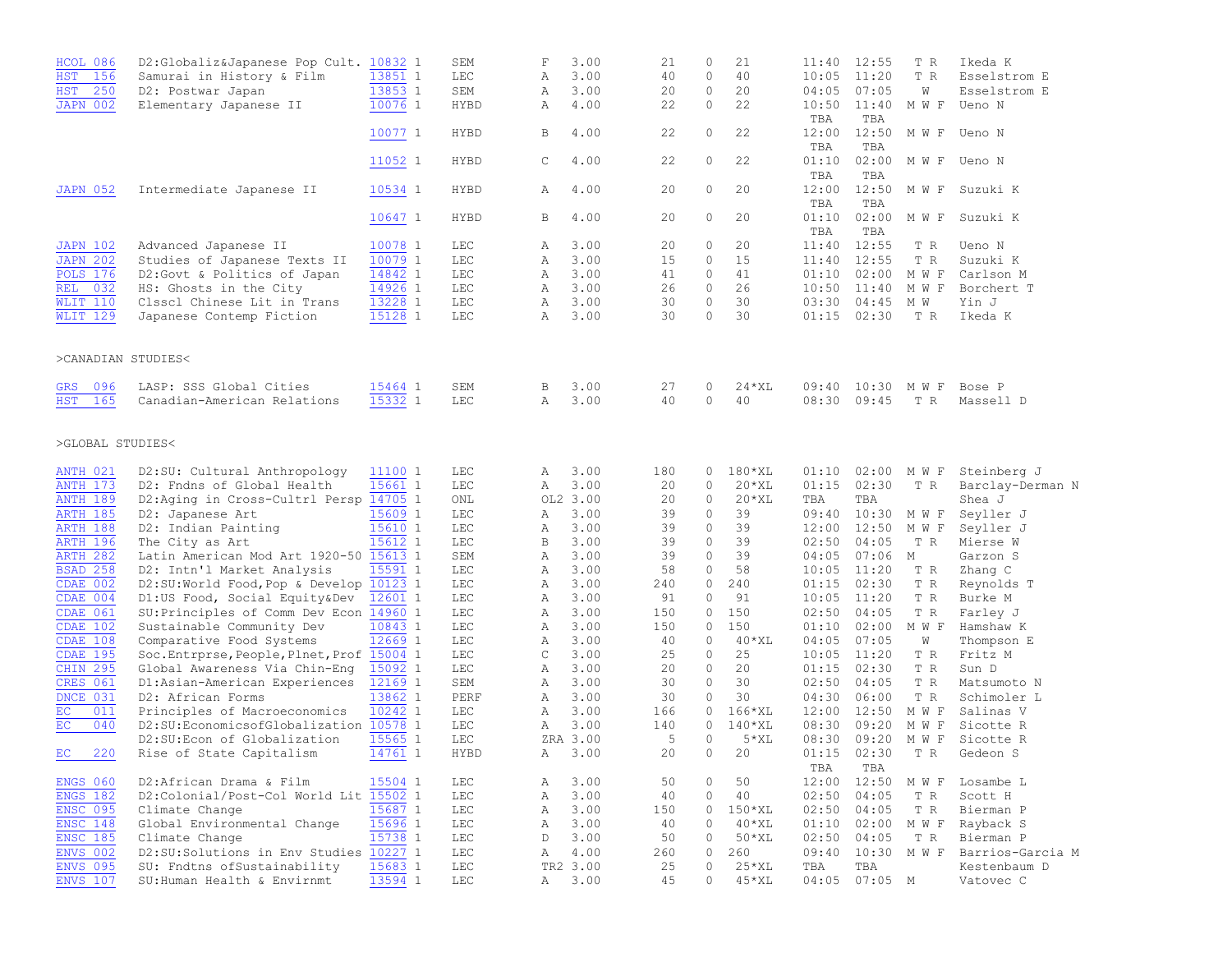| <b>ENVS 195</b>   | RuralLivelihds Glb Wrld                | 15679 1 | SEM | D            | 3.00     |     | 25              | 0       | $25*XL$     | TBA   | TBA             |           | Kuentzel W        |
|-------------------|----------------------------------------|---------|-----|--------------|----------|-----|-----------------|---------|-------------|-------|-----------------|-----------|-------------------|
|                   | SU: Sustainability Cultural Hst        | 15671 1 | SEM |              | TR1 3.00 |     | 25              | $\circ$ | $25*XL$     | TBA   | TBA             |           | Kestenbaum D      |
|                   | Tropical Ecol in Costa Rica            | 15672 1 | LEC |              | TR2 3.00 |     | 25              | 0       | $25*XL$     | TBA   | TBA             |           | Rodriquez-Cabal M |
| <b>ENVS 295</b>   | Costa Rica Service Capstone            | 15680 1 | SEM |              | TR1 4.00 |     | 25              | 0       | $25*XL$     | TBA   | TBA             |           | Kestenbaum D      |
| <b>ENVS 296</b>   | Decolonial Fem Pol Ecology             | 15582 1 | SEM | Α            | 3.00     |     | 3               | $\circ$ | $3*XL$      | 01:15 | 02:30           | T R       | Nelson I          |
| FS.<br>102        | Comparative Food Systems               | 12967 1 | LEC | Α            | 3.00     |     | 40              | $\circ$ | $40*$ XL    | 04:05 | 07:05           | W         | Thompson E        |
| FS<br>103         | Human Health in the Food Syst          | 12966 1 | LEC | Α            | 3.00     |     | 60              | $\circ$ | $60*XL$     | 03:30 | 04:45           | M W       | Bertmann F        |
| 123<br><b>FTS</b> | Miyazaki and Globalization             | 11041 1 | LEC | Α            | 3.00     |     | 50              | $\circ$ | 50          | 10:05 | 11:20           | T R       | Nilsen S          |
| 134               |                                        |         |     |              |          |     | 50              | $\circ$ | 50          |       | 12:55           |           |                   |
| <b>FTS</b>        | S. Korea: K-Culture, K Cinema          | 15518 1 | LEC | Α            | 3.00     |     |                 |         |             | 11:40 |                 | T R       | Yoo H             |
| 272<br><b>FTS</b> | Transnational Women's Cinema           | 11042 1 | SEM | Α            | 3.00     |     | 20              | $\circ$ | $20*XL$     | 04:25 | 05:40           | T R       | Yoo H             |
| GEOG 040          | Weather, Climate & Landscapes          | 11214 1 | LEC | Α            | 3.00     |     | 120             | $\circ$ | 120         | 01:15 | 02:30           | T R       | Dupigny-Giroux L  |
| GEOG 050          | D2:SU:Global Envmnts& Cultures         | 10530 1 | LEC | Α            | 3.00     |     | 120             | $\circ$ | 120*XL      | 09:40 | 10:30           | M W F     | Morse C           |
|                   |                                        | 13919 1 | LEC | B            | 3.00     |     | 120             | 0       | 120*XL      | 02:20 | 03:10           | M W F     | Morehouse T       |
| <b>GEOG 099</b>   | LASP: SSS Global Cities                | 15205 1 | SEM | Α            | 3.00     |     | 27              | 0       | $24$ * $XL$ | 09:40 | 10:30           | M W F     | Bose P            |
| <b>GEOG 148</b>   | Global Environmental Change            | 15207 1 | LEC | Α            | 3.00     |     | 40              | $\circ$ | $40*$ XL    | 01:10 | 02:00           | M W F     | Rayback S         |
| GEOG 178          | Gender, Space & Environment            | 15244 1 | LEC | Α            | 3.00     |     | 40              | $\circ$ | $40*$ XL    | 10:05 | 11:20           | T R       | Nelson I          |
| <b>GEOG 272</b>   | Decolonial Fem Pol Ecology             | 13409 1 | SEM | Α            | 3.00     |     | 14              | $\circ$ | $14*XL$     | 01:15 | 02:30           | T R       | Nelson I          |
| GEOL 234          | Global Biogeochemical Cycles           | 14042 1 | LEC | Α            | 3.00     |     | 20              | $\circ$ | 20          | 12:00 | 12:50 MWF       |           | Lini A            |
| <b>GSWS 100</b>   | D2: Gender and Feminism(s)             | 15161 1 | SEM | Α            | 3.00     |     | 30              | $\circ$ | 30          | 04:35 | 07:35           | М         | Ljung-Baruth A    |
| <b>GSWS 296</b>   | Decolonial Fem Pol Ecology             | 15486 1 | SEM | Α            | 3.00     |     | 3               | $\circ$ | $3*XL$      | 01:15 | 02:30           | T R       | Nelson I          |
| HCOL 086          | D2: Thinking & Acting                  | 10828 1 | SEM | B            | 3.00     |     | 21              | $\circ$ | 21          | 08:30 | 09:45           | T R       | Acquisto J        |
|                   | D2:Globaliz&Japanese Pop Cult.         | 10832 1 | SEM | $\mathbf F$  | 3.00     |     | 21              | 0       | 21          | 11:40 | 12:55           | T R       | Ikeda K           |
|                   | D2:Gender & Ways of Knowing            | 10833 1 | SEM | G            | 3.00     |     | 21              | 0       | 21          | 01:10 | 02:00           | M W F     | Schnell L         |
|                   | D2:Sexualities Gender&Medicine         | 10834 1 | SEM | Η            | 3.00     |     | 21              | $\circ$ | 21          | 10:50 | 11:40           | M W F     | Burke M           |
|                   | D2:Encounter the Other: MA&Ren         | 12126 1 | SEM | J            | 3.00     |     | 21              | $\circ$ | 21          | 10:05 | 11:20           | T R       | Briggs C          |
|                   | D2:SU: Climate Crisis&Latin Am         | 12530 1 | SEM | L            | 3.00     |     | 21              | $\circ$ | 21          | 10:50 | 11:40 MWF       |           | Woolson M         |
| HCOL 186          | Geographies of Life and Death          | 14704 1 | SEM | Α            | 3.00     |     | 20              | $\circ$ | 20          | 05:05 | 06:20           | M W       | Morehouse T       |
|                   | Culture in Exile: Berlin/NY/LA         | 10837 1 | SEM | G            | 3.00     |     | 20              | $\circ$ | 20          | 03:30 | $04:45$ M W     |           | Neuert N          |
|                   | D2:Islam & Human Rights                | 11193 1 | SEM | М            | 3.00     |     | 20              | $\circ$ | 20          | 01:15 | 02:30           | T R       | Ergene B          |
|                   | China and the West                     | 14703 1 |     | Ρ            | 3.00     |     | 20              | $\circ$ | 20          | 10:50 | 11:40           | M W F     |                   |
|                   |                                        |         | SEM |              |          |     |                 | $\circ$ | $3*XL$      |       |                 |           | Esselstrom E      |
| 190<br>ΗS         | The Holocaust                          | 13368 1 | LEC | Α            | 3.00     |     | 3               |         |             | 02:50 | 04:05           | T R       | Huener J          |
| <b>HSOC 103</b>   | D2: Fndns of Global Health             | 14110 1 | LEC | Α            | 3.00     |     | 20              | $\circ$ | $20*XL$     | 01:15 | 02:30           | T R       | Barclay-Derman N  |
| 010<br>HST        | D2: Global History Since 1500          | 10268 1 | LEC | Α            | 3.00     | 108 |                 | $\circ$ | 108         | 01:10 | 02:00           | M W F     | Buchanan A        |
| <b>HST</b><br>016 | Modern Europe                          | 10269 1 | LEC | Α            | 3.00     | 108 |                 | 0       | 108         | 12:00 | 12:50           | M W F     | Zdatny S          |
| <b>HST</b><br>063 | D2:Modern Latin Amer History           | 15315 1 | LEC | Α            | 3.00     | 108 |                 | 0       | 108         | 10:50 | 11:40 MWF       |           | Osten S           |
| <b>HST</b><br>096 | Colonialism and Africa                 | 15314 1 | LEC | Α            | 3.00     | 108 |                 | 0       | 108         | 02:20 |                 | 03:10 MWF | Stilwell S        |
|                   | HS: London: The Global City            | 15316 1 | SEM | В            | 3.00     |     | 24              | 0       | 24          | 03:30 | $04:45$ M W     |           | Deslandes P       |
|                   | SSS: Latin American Revolutions        | 15317 1 | LEC | $\mathsf C$  | 3.00     |     | 27              | $\circ$ | 27          | 03:30 | $04:45$ M W     |           | Osten S           |
| 142<br>HST        | D2: Nigeria: Giant of Africa           | 15329 1 | LEC | Α            | 3.00     |     | 40              | $\circ$ | 40          | 10:50 | 11:40 MWF       |           | Stilwell S        |
| <b>HST</b><br>145 | Egypt, Iran, Turkey                    | 15459 1 | LEC | Α            | 3.00     |     | 40              | $\circ$ | 40          | 04:25 | 05:40           | T R       | Ergene B          |
| <b>HST</b><br>156 | Samurai in History & Film              | 13851 1 | LEC | Α            | 3.00     |     | 40              | $\circ$ | 40          | 10:05 | 11:20           | T R       | Esselstrom E      |
| 165<br><b>HST</b> | Canadian-American Relations            | 15332 1 | LEC | Α            | 3.00     |     | 40              | $\circ$ | 40          | 08:30 | 09:45           | T R       | Massell D         |
| <b>HST</b><br>170 | Historical Geography                   | 15522 1 | LEC | Α            | 3.00     |     | 40              | $\circ$ | $40*XL$     | 11:40 | 12:55           | T R       | Cope M            |
| 191<br>HST        | World War II                           | 15360 1 | LEC | Α            | 3.00     |     | 35              | $\circ$ | $35*XL$     | 12:00 | 12:50           | M W F     | Buchanan A        |
| 250<br><b>HST</b> | D2: Postwar Japan                      | 13853 1 | SEM | Α            | 3.00     |     | 20              | $\circ$ | 20          | 04:05 | 07:05           | W         | Esselstrom E      |
| 280<br><b>HST</b> | D2:Queer Lives: LGBTQ History 15368 1  |         | SEM | Α            | 3.00     |     | $7\phantom{.0}$ | $\circ$ | $7*XL$      | 04:35 | 07:35           | R         | Deslandes P       |
| 295<br><b>HST</b> | US Military Bases                      | 15372 1 | SEM | Α            | 3.00     |     | 5               | $\circ$ | $5*XL$      | 04:05 | $07:05$ M       |           | Buchanan A        |
| 395<br><b>HST</b> | Local Hist in a Global Context 15375 1 |         | SEM | B            | 3.00     |     | 20              | 0       | 20          | 12:00 | 03:00           | W         | Brown D           |
| <b>NR</b><br>103  | Ecology, Ecosystems&Environ            | 10445 1 | LEC | Α            | 3.00     |     | 150             | 0       | 150         |       | $10:05$ $11:20$ | T R       | Rodriquez-Cabal M |
|                   |                                        |         |     |              |          |     |                 |         |             |       |                 |           | Edling L          |
| NR<br>195         | Tropical Ecol in Costa Rica            | 15667 1 | SEM | В            | 3.00     |     | 25              | 0       | $25*XL$     | TBA   | TBA             |           | Rodriquez-Cabal M |
|                   | RuralLivelihds Glb World               | 15669 1 | LEC | $\mathsf C$  | 3.00     |     | 25              | 0       | $25*XL$     | TBA   | TBA             |           | Kuentzel W        |
|                   | FW:TAP: Intro Int'l Relations          | 14805 1 |     | Α            | 3.00     |     | 20              | 0       | 20          | 08:30 | 09:45           |           |                   |
| <b>POLS 051</b>   |                                        |         | SEM |              |          |     |                 |         |             |       |                 | T R       | Commercio M       |
|                   | Intro International Relations          | 14807 1 | LEC | $\, {\bf B}$ | 3.00     |     | 60              | 0       | 60          | 10:05 | 11:20           | T R       | Henne P           |
|                   |                                        | 14809 1 | LEC | C            | 3.00     |     | 60              | 0       | 60          | 09:40 | 10:30 MWF       |           | Willard-Foster M  |
| POLS 071          | Comparative World Politics             | 14829 1 | LEC | Α            | 3.00     |     | 119             | 0       | 119         | 09:40 | 10:30           | M W F     | Carlson M         |
|                   |                                        | 14831 1 | LEC | B            | 3.00     |     | 119             | 0       | 119         | 08:30 | 09:20 M W F     |           | Bauerly B         |
| <b>POLS 167</b>   | D2:Terrorism&Counterterrorism          | 14840 1 | SEM | Α            | 3.00     |     | 20              | 0       | $20*XL$     | 01:15 | 02:30           | T R       | Henne P           |
| <b>POLS 172</b>   | Politic&Society in Russian Fed 14841 1 |         | LEC | Α            | 3.00     |     | 41              | 0       | 41          |       | 11:40 12:55     | T R       | Commercio M       |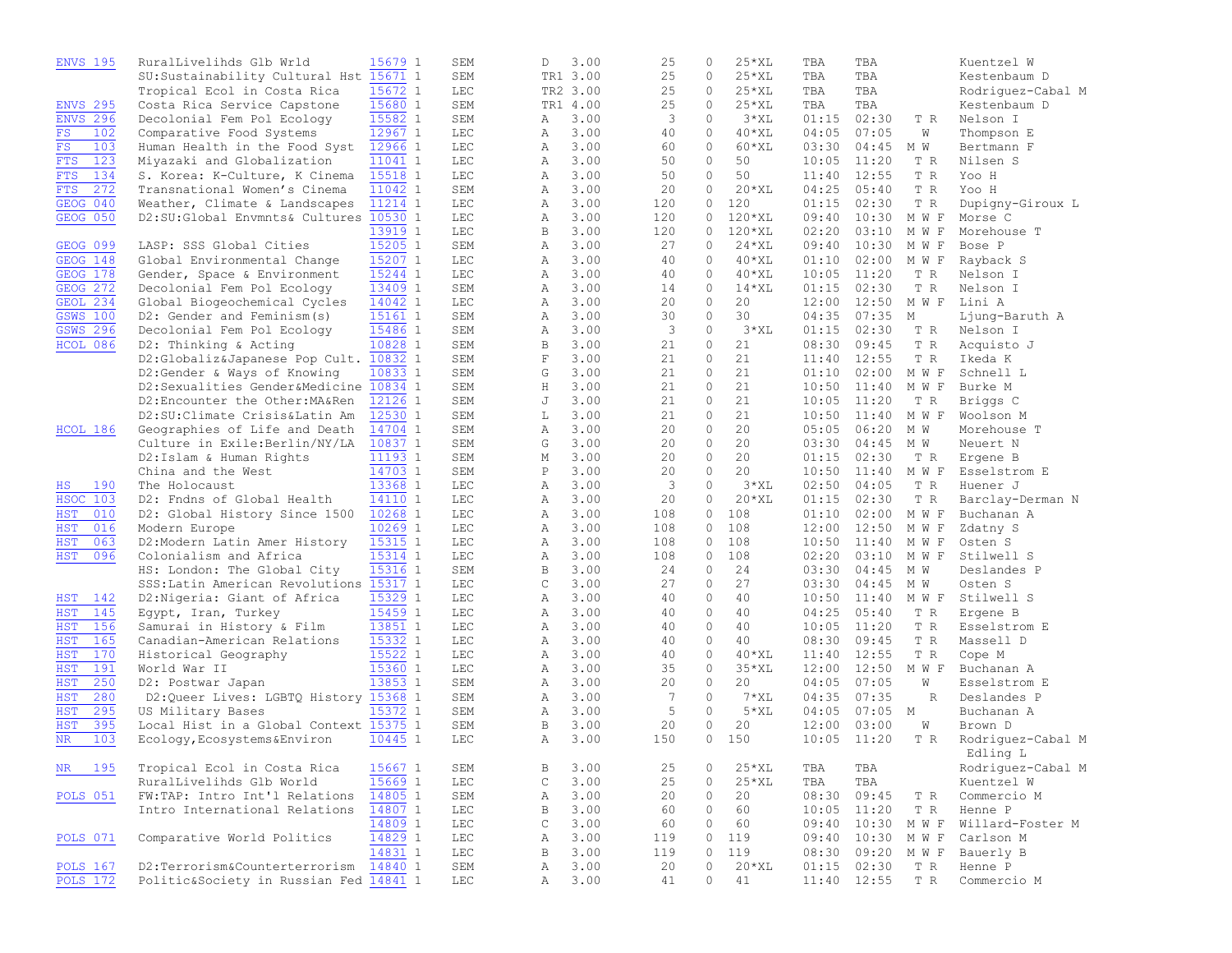| <b>POLS 176</b>   | D2:Govt & Politics of Japan             | 14842 1 | <b>LEC</b>   | Α            | 3.00           | 41  | $\circ$      | 41      | 01:10        | 02:00        | M W F                       | Carlson M        |
|-------------------|-----------------------------------------|---------|--------------|--------------|----------------|-----|--------------|---------|--------------|--------------|-----------------------------|------------------|
| <b>POLS 196</b>   | Global Politics of Food                 | 14843 1 | $_{\rm LEC}$ | Α            | 3.00           | 119 | $\circ$      | 119     | 10:50        | 11:40        | M W F                       | Bauerly B        |
|                   | Internatl Environmental Pol             | 14844 1 | $_{\rm LEC}$ | $\, {\bf B}$ | 3.00           | 41  | $\circ$      | 41      | 11:40        | 12:55        | T R                         | Bradley J        |
| <b>POLS 228</b>   | Congress & Foreign Policy               | 14850 1 | <b>HYBD</b>  | Α            | 3.00           | 20  | $\circ$      | 20      | 10:05        | 11:20        | $\mathbb T$                 | Burgin E         |
| <b>POLS 259</b>   | Foreign Military Intervention           | 14857 1 | SEM          | Α            | 3.00           | 20  | $\circ$      | 20      | 01:10        | 02:25        | M W                         | Willard-Foster M |
| 020<br>REL        | D2: Comparing Religions                 | 12988 1 | $_{\rm LEC}$ | $\mathbb{A}$ | 3.00           | 60  | $\circ$      | 60      | 09:40        | 10:30        | M W F                       | Andrus E         |
|                   |                                         | 13293 1 | <b>LEC</b>   | B            | 3.00           | 60  | $\Omega$     | 60      | 10:50        | 11:40        | M W F                       | Andrus E         |
| SOC 112           | D2: Global Deviance                     | 15196 1 | LEC          | Α            | 3.00           | 45  | $\circ$      | 45      | 02:20        | 03:10        | M W F                       | Kaelber L        |
| <b>SPAN 101</b>   | LatAm & Global Capital                  | 10173 1 | <b>LEC</b>   | $\mathsf{C}$ | 3.00           | 20  | $\circ$      | 20      | 09:40        | 10:30        | M W F                       | Uzzell D         |
|                   |                                         | 14978 1 | LEC          | D            | 3.00           | 20  | $\circ$      | 20      | 10:50        | 11:40        | M W F                       | Uzzell D         |
| <b>SPAN 111</b>   | D1:SU:Race,Identity&Migrnt Lbr          | 14979 1 | $_{\rm LEC}$ | Α            | 3.00           | 15  | $\circ$      | $15*XL$ | 12:00        | 12:50        | M W F                       | Montesano R      |
| <b>SPAN 140</b>   | Analyzing Hispanic Literatures          | 10174 1 | LEC          | $\mathbb{A}$ | 3.00           | 15  | $\Omega$     | 15      | 10:05        | 11:20        | T R                         | Lopez-Vicuna I   |
|                   |                                         | 10175 1 | LEC          | $\,$ B       | 3.00           | 15  | $\circ$      | 15      | 11:40        | 12:55        | T R                         | Lopez-Vicuna I   |
|                   |                                         | 10176 1 | LEC          | $\mathsf C$  | 3.00           | 15  | $\circ$      | 15      | 01:10        | 02:00        | M W F                       | Cafiero D        |
| <b>SPAN 146</b>   | D2:LatAm:Revolutn&Globalizatn           | 12556 1 | LEC          | $\mathbb{A}$ | 3.00           | 25  | $\circ$      | 25      | 11:40        | 12:55        | T R                         | Flores Y         |
| <b>SPAN 294</b>   | D2:Modern Latin Amer Cultures           | 14213 1 | LEC          | Α            | 3.00           | 25  | $\circ$      | 25      | 02:50        | 04:05        | T R                         | Lopez-Vicuna I   |
| <b>SPAN 296</b>   | Colonialism & Disaster                  | 15000 1 | <b>LEC</b>   | Α            | 3.00           | 25  | $\mathbf{0}$ | 25      | 11:40        | 12:55        | T R                         | Waldron J        |
| <b>SWSS 004</b>   | Working with Refugees                   | 13426 1 | <b>LEC</b>   | $\mathbb{A}$ | 3.00           | 50  | $\circ$      | 50      | 04:05        | 07:05        | M                           | Merdzanovic A    |
| WLIT 020          | D2: Literatures of Globalizatn 15021 1  |         | $_{\rm LEC}$ | Α            | 3.00           | 60  | $\circ$      | 60      | 01:15        | 02:30        | T R                         | Waldron J        |
| WLIT 096          | TAP: Americans in Paris                 | 15022 1 | <b>LEC</b>   | $\mathbb{A}$ | 3.00           | 20  | $\circ$      | 20      | 11:40        | 12:55        | T R                         | Emery M          |
| <b>WLIT 129</b>   | Japanese Contemp Fiction                | 15128 1 | LEC          | $\mathbb{A}$ | 3.00           | 30  | $\Omega$     | 30      | 01:15        | 02:30        | T R                         | Ikeda K          |
|                   |                                         |         |              |              |                |     |              |         |              |              |                             |                  |
|                   | >LATIN AMERICAN AND CARIBBEAN STUDIES<  |         |              |              |                |     |              |         |              |              |                             |                  |
| 063<br><b>HST</b> | D2:Modern Latin Amer History            | 15315 1 | <b>LEC</b>   | Α            | 3.00           | 108 | $\circ$      | 108     | 10:50        | 11:40        | M W F                       | Osten S          |
| <b>HST</b><br>096 | SSS: Latin American Revolutions         | 15317 1 | LEC          | $\mathsf C$  | 3.00           | 27  | $\circ$      | 27      | 03:30        | 04:45        | M W                         | Osten S          |
| <b>SPAN 101</b>   | LatAm & Global Capital                  | 10173 1 | <b>LEC</b>   | C            | 3.00           | 20  | 0            | 20      | 09:40        | 10:30        | M W F                       | Uzzell D         |
|                   |                                         | 14978 1 | <b>LEC</b>   | D            | 3.00           | 20  | $\circ$      | 20      | 10:50        | 11:40        | M W F                       | Uzzell D         |
| <b>SPAN 111</b>   | D1:SU:Race, Identity&Migrnt Lbr 14979 1 |         | $_{\rm LEC}$ | Α            | 3.00           | 15  | $\circ$      | $15*XL$ | 12:00        | 12:50        | M W F                       | Montesano R      |
| <b>SPAN 146</b>   | D2:LatAm:Revolutn&Globalizatn           | 12556 1 | <b>LEC</b>   | $\mathbb{A}$ | 3.00           | 25  | $\circ$      | 25      | 11:40        | 12:55        | T R                         | Flores Y         |
|                   |                                         | 12557 1 | LEC          | $\mathbf B$  | 3.00           | 25  | $\circ$      | 25      | 02:20        | 03:10        | M W F                       | Devitt M         |
| <b>SPAN 294</b>   | D2:Modern Latin Amer Cultures           | 14213 1 | $_{\rm LEC}$ | Α            | 3.00           | 25  | $\circ$      | 25      | 02:50        | 04:05        | T R                         | Lopez-Vicuna I   |
| <b>SPAN 296</b>   | Colonialism & Disaster                  | 15000 1 | <b>LEC</b>   | $\mathbb{A}$ | 3.00           | 25  | $\Omega$     | 25      | 11:40        | 12:55        | T R                         | Waldron J        |
|                   | >MIDDLE EASTERN STUDIES<                |         |              |              |                |     |              |         |              |              |                             |                  |
| 198<br>GRS        | Undergraduate Research                  | 14039 1 | <b>RSCH</b>  | Α            | $1.00 - 18.00$ | 10  | 0            | 10      | TBA          | TBA          |                             | Bose P           |
| <b>HST</b><br>145 | Egypt, Iran, Turkey                     | 15459 1 | <b>LEC</b>   | $\mathbb{A}$ | 3.00           | 40  | $\circ$      | 40      | 04:25        | 05:40        | T R                         | Ergene B         |
|                   | >RUSSIAN AND EAST EUROPEAN STUDIES<     |         |              |              |                |     |              |         |              |              |                             |                  |
| 115<br>HST        | History of Poland                       | 15328 1 | <b>LEC</b>   | Α            | 3.00           | 35  | $\circ$      | $35*XL$ | 11:40        | 12:55        | T R                         | Huener J         |
| 190<br><b>HST</b> | The Holocaust                           | 13238 1 | $_{\rm LEC}$ | Α            | 3.00           | 35  | $\circ$      | $35*XL$ | 02:50        | 04:05        | T R                         | Huener J         |
| <b>POLS 172</b>   | Politic&Society in Russian Fed 14841 1  |         | <b>LEC</b>   | Α            | 3.00           | 41  | $\circ$      | 41      | 11:40        | 12:55        | T R                         | Commercio M      |
| <b>RUSS 002</b>   | Elementary Russian                      | 10249 1 | <b>LEC</b>   | Α            | 4.00           | 25  | $\circ$      | 25      | 09:40<br>TBA | 10:30<br>TBA | M W F<br>T                  | Scollins K       |
|                   |                                         | 15093 1 | LEC          | B            | 4.00           | 25  | 0            | 25      | 12:00<br>TBA | 12:50<br>TBA | M W<br>$\mathbb F$<br>T     | Scollins K       |
| <b>RUSS 052</b>   | Intermediate Russian                    | 10250 1 | LEC          | Α            | 4.00           | 20  | 0            | 20      | 12:00<br>TBA | 12:50<br>TBA | $M$ $W$<br>$\mathbf F$<br>T | Katsnelson J     |
| <b>RUSS 196</b>   | Russian Texts in Context                | 15095 1 | <b>LEC</b>   | Α            | 3.00           | 20  | $\circ$      | 20      | 09:40        | 10:30        | M W F                       | Katsnelson J     |
|                   | What All Russians Know                  | 15097 1 | <b>SEM</b>   | B            | 3.00           | 20  | $\circ$      | 20      | 10:50        | 11:40        | M W F                       | Katsnelson J     |
|                   |                                         |         |              |              |                |     |              |         |              |              |                             |                  |